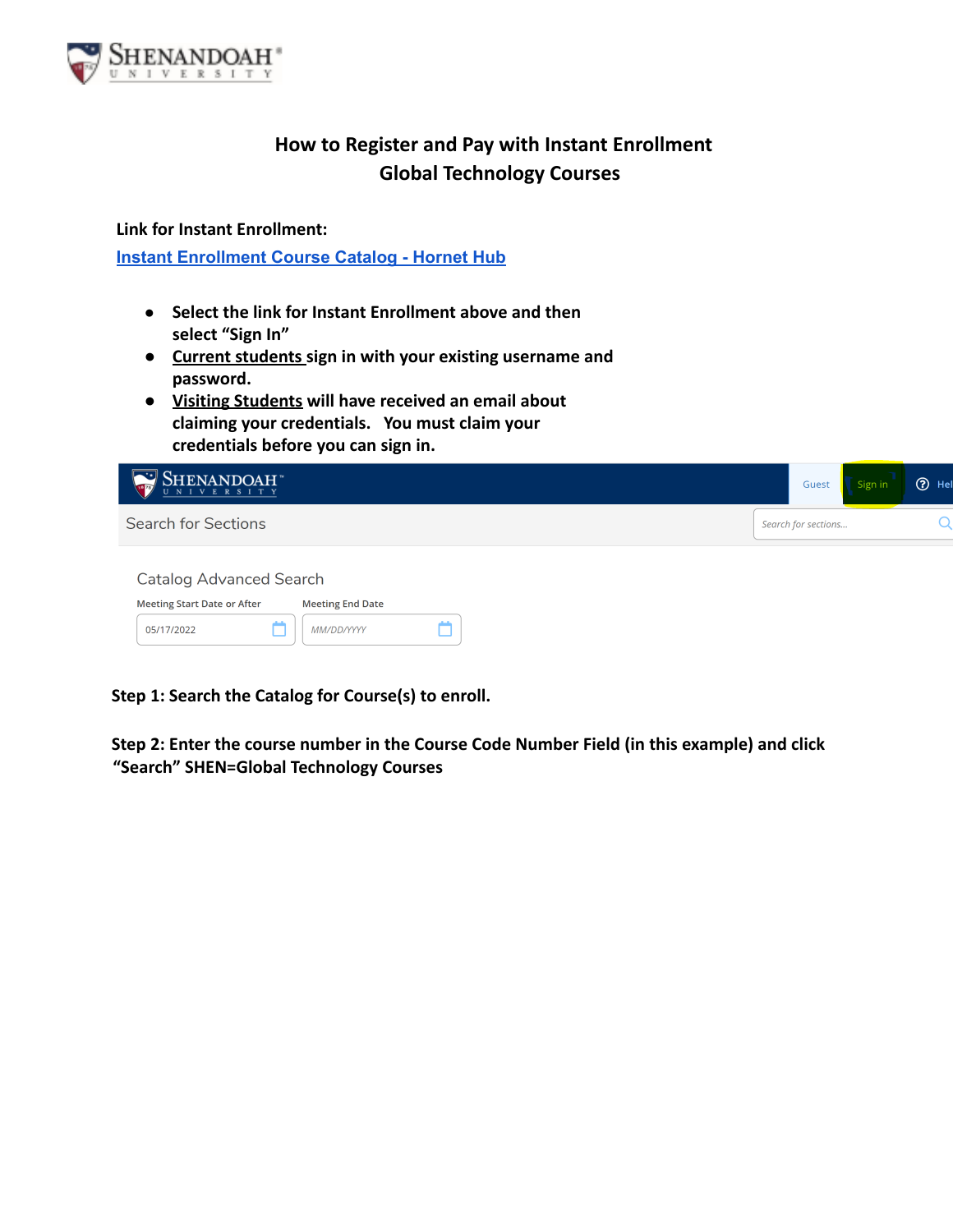|                                    | <b>Catalog Advanced Search</b> |                         |           |
|------------------------------------|--------------------------------|-------------------------|-----------|
| <b>Meeting Start Date or After</b> |                                | <b>Meeting End Date</b> |           |
| 05/17/2022                         |                                | MM/DD/YYYY              |           |
|                                    |                                |                         |           |
| <b>Course Code Number</b>          |                                |                         |           |
| <b>SHEN</b>                        |                                |                         |           |
| Days Of Week                       |                                |                         |           |
| Sunday                             | Monday                         | Tuesday                 | Wednesday |
|                                    |                                |                         |           |

| Select Time Of Day     | $\checkmark$ |
|------------------------|--------------|
| Location               |              |
| Select Location        | $\checkmark$ |
| <b>Search</b><br>Clear |              |

**Step 3: Choose the section(s) you wish to register for by clicking the blue "Select" button, then click blue "Add Section" button.**

*Course section codes* **[***ONL= online***], [***F2F= face to face/ in-person classes***]**

| Search for Sections<br>4 Bank to Course Catalog |                                                            |                                                           |                                                                                                                                                                                                                                                        |                    | Search for sections. | $\alpha$ |
|-------------------------------------------------|------------------------------------------------------------|-----------------------------------------------------------|--------------------------------------------------------------------------------------------------------------------------------------------------------------------------------------------------------------------------------------------------------|--------------------|----------------------|----------|
|                                                 |                                                            |                                                           |                                                                                                                                                                                                                                                        |                    |                      |          |
| Filter Results                                  |                                                            | <b>Tilters Applied Norm</b>                               | Advanced Search Selection: SM-113, Meeting Dates On or After 1/4/2021                                                                                                                                                                                  |                    |                      |          |
| Locations                                       |                                                            | SM 110-2/MJ<br>intro to Sport Munaperant                  |                                                                                                                                                                                                                                                        |                    |                      |          |
| Distance Discussors                             |                                                            | Seats                                                     | Times                                                                                                                                                                                                                                                  | imations:          | <b>Instructors</b>   |          |
| Tarres                                          |                                                            | ٠                                                         | TED.                                                                                                                                                                                                                                                   | Distance Education | Hughes, D.           |          |
| D procey form 2021                              |                                                            |                                                           | 1H2E1-10N207                                                                                                                                                                                                                                           | Listers            |                      |          |
| Days of Week                                    |                                                            | ×<br>$\chi$<br>Fage                                       | $-2$ $\%$<br>$\mathbb{R}$                                                                                                                                                                                                                              |                    |                      |          |
| Time of Day                                     |                                                            | ×                                                         |                                                                                                                                                                                                                                                        |                    |                      |          |
| <b>Contract</b>                                 |                                                            | o                                                         |                                                                                                                                                                                                                                                        |                    |                      |          |
|                                                 |                                                            |                                                           |                                                                                                                                                                                                                                                        | Search for s       |                      |          |
|                                                 |                                                            |                                                           |                                                                                                                                                                                                                                                        |                    |                      |          |
| Adva                                            | <b>Section Details</b>                                     |                                                           |                                                                                                                                                                                                                                                        |                    |                      |          |
| Filter<br>я                                     | SM-110-ONLJ Intro to Sport Management<br>January Term 2021 |                                                           |                                                                                                                                                                                                                                                        |                    |                      |          |
| Int                                             | Instructors                                                | Hughes, D.                                                | (dhuches@su.edu)                                                                                                                                                                                                                                       |                    |                      |          |
| Sa                                              | <b>Meeting Information</b>                                 | 1/4/2021 - 1/29/2021<br>Distance Education, TBD (Lecture) |                                                                                                                                                                                                                                                        |                    |                      |          |
| ×                                               | Dates                                                      | 1/4/2021 - 1/29/2021                                      |                                                                                                                                                                                                                                                        |                    |                      |          |
|                                                 | Seats Available                                            | 6 of 20 Total                                             |                                                                                                                                                                                                                                                        |                    |                      |          |
| ۸<br>×                                          | Credits                                                    | 3                                                         |                                                                                                                                                                                                                                                        |                    |                      |          |
|                                                 | Grading                                                    | Graded, Audit                                             |                                                                                                                                                                                                                                                        |                    |                      |          |
| ۸                                               | Requisites                                                 | None                                                      |                                                                                                                                                                                                                                                        |                    |                      |          |
| $\checkmark$                                    | <b>Course Description</b>                                  |                                                           | This course relates the concepts and functions of the manager to the specific realm<br>of managing sport and sport organizations. It is intended to introduce first year<br>students to the field of Sport Management. This course may not be taken by |                    |                      |          |
| ×                                               | <b>Books Total</b>                                         |                                                           | business students who are juniors or seniors. Three credits.                                                                                                                                                                                           |                    |                      |          |
| ×                                               |                                                            | Close                                                     | <b>Add Section</b>                                                                                                                                                                                                                                     |                    |                      |          |
|                                                 |                                                            |                                                           |                                                                                                                                                                                                                                                        |                    |                      |          |
| ×                                               |                                                            |                                                           |                                                                                                                                                                                                                                                        |                    |                      |          |
|                                                 |                                                            |                                                           |                                                                                                                                                                                                                                                        |                    |                      |          |

**Step 3:(continued). Course(s) will be added to your cart. To continue with enrollment,**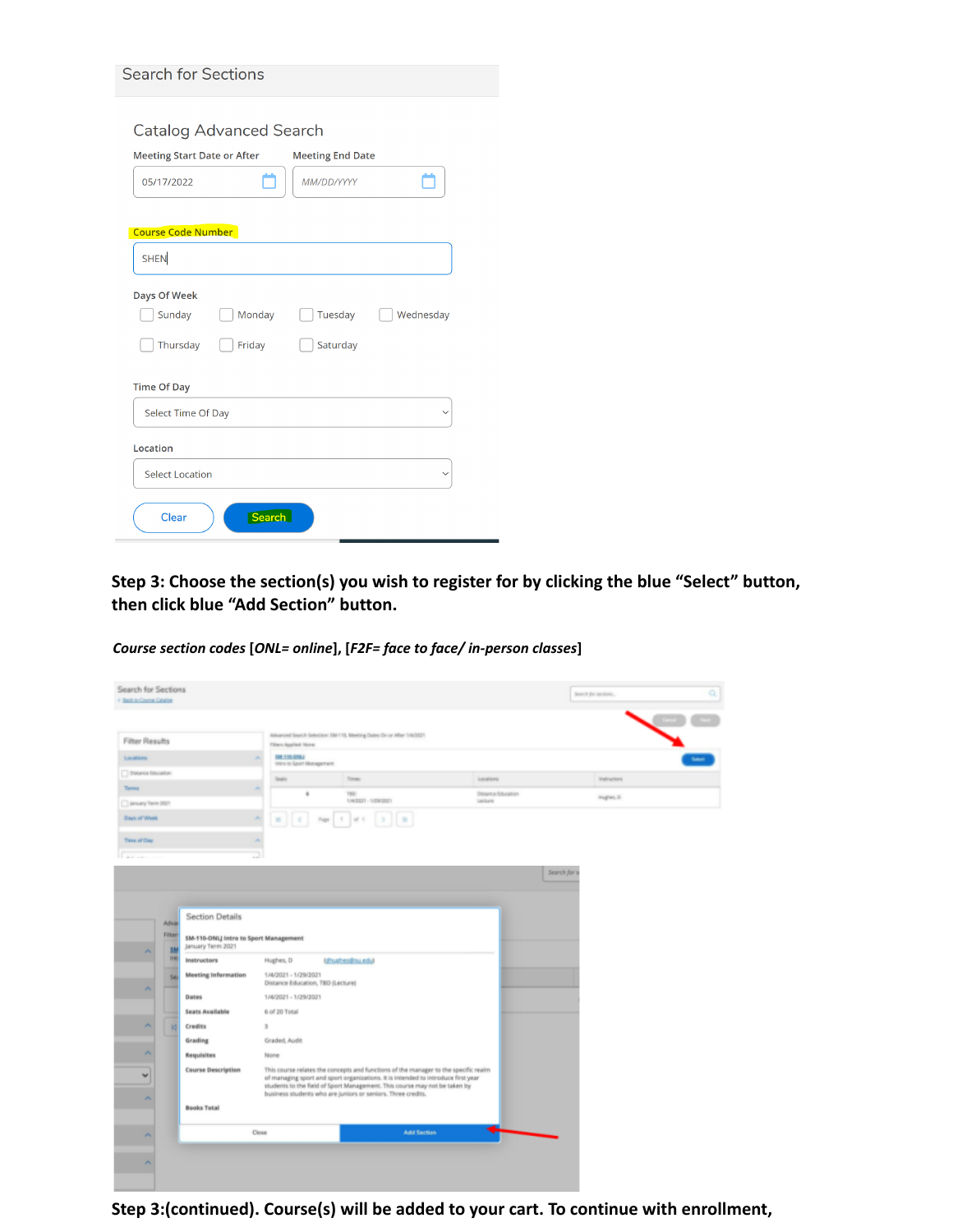**click the blue "Next" button on the top right of your screen.**



**Step 4: Additional Details - Complete the "Additional Details" page and click "Submit." QUESTION 1 MUST BE ANSWERED to ensure the registration will process correctly.**

**Select "Visiting Student - Undergraduate" if you are not currently accepted into a degree program at Shenandoah University.**

| SHENANDOAH                                                                                                                                                                         | Brewer Chispiece @ telp |  |
|------------------------------------------------------------------------------------------------------------------------------------------------------------------------------------|-------------------------|--|
| <b>Academics</b> - Instant Enrolmant                                                                                                                                               |                         |  |
| Register and Pay for Continuing Education Classes<br>4 Beturn in Jestert Enrolment Counse Cetatoe                                                                                  |                         |  |
| Additional Details                                                                                                                                                                 |                         |  |
| Are you working toward any of the following?<br>Visiting Student - Graduate<br>w<br><b>Education Goal</b><br>Personal Enrichment<br>w                                              |                         |  |
| Ciesa<br><b>Reason for Taking</b><br>How You Learned About this Class<br>MKT-S31-F2F Digital Marketing Strategy<br>w.<br>A friend recommended it.<br>To explore new interests<br>w |                         |  |
| <b>State Street</b><br>Cancel<br><b>Planaut</b>                                                                                                                                    |                         |  |

**Step 5: Choose your payment method and click "Proceed to Payment."**

\* A nonrefundable 1.5% service fee is imposed on the transaction amount of all credit card and debit card **payments. Electronic Checks can be made online, a \$3.00 fee will be applied to the electronic check.**

| Audenius - Innerchrechters                              |                                                              |                                      |                                                                                                     |                                                                         |
|---------------------------------------------------------|--------------------------------------------------------------|--------------------------------------|-----------------------------------------------------------------------------------------------------|-------------------------------------------------------------------------|
|                                                         | Register and Pay for Continuing Education Classes            |                                      |                                                                                                     |                                                                         |
| Chinaman Additional Information hero-                   |                                                              |                                      |                                                                                                     |                                                                         |
| Pay for Classes                                         |                                                              |                                      |                                                                                                     | Add Mare Classes                                                        |
|                                                         | Before registering provider choose to additivenesse classes. |                                      |                                                                                                     |                                                                         |
| <b>WAITERRIE</b><br>International President of critical |                                                              |                                      | \$495.00<br><b>Delate</b>                                                                           | Courses Summary                                                         |
| South                                                   | Times                                                        | Locations                            | <b>Instructors</b>                                                                                  | SM-T13-ONL; intro to Sport Management<br>\$105.00                       |
|                                                         | TED.<br>TANZAZZI - TVDW2007                                  | <b>Distance Education</b><br>Lecture | Hagles, D.                                                                                          | Tonat<br>\$105,000                                                      |
|                                                         |                                                              |                                      |                                                                                                     | Payment Details                                                         |
|                                                         |                                                              |                                      |                                                                                                     | Click Processing Asyment to pay the section's cost<br>Payment Methods * |
|                                                         |                                                              |                                      |                                                                                                     | W3A (5 com)<br>$\frac{1}{2}$                                            |
|                                                         |                                                              |                                      |                                                                                                     |                                                                         |
|                                                         |                                                              |                                      |                                                                                                     | Precede to Payment<br>General                                           |
|                                                         |                                                              |                                      |                                                                                                     |                                                                         |
|                                                         |                                                              |                                      | 41 2000 2021 Ellucan Company L.P. and its affiliates. All rights reserved. Shordon 2 29.1 At Blausa |                                                                         |
|                                                         |                                                              |                                      |                                                                                                     |                                                                         |
|                                                         |                                                              |                                      |                                                                                                     |                                                                         |
|                                                         |                                                              |                                      |                                                                                                     |                                                                         |

**Step 6: Review your purchase and click "Pay Now"**